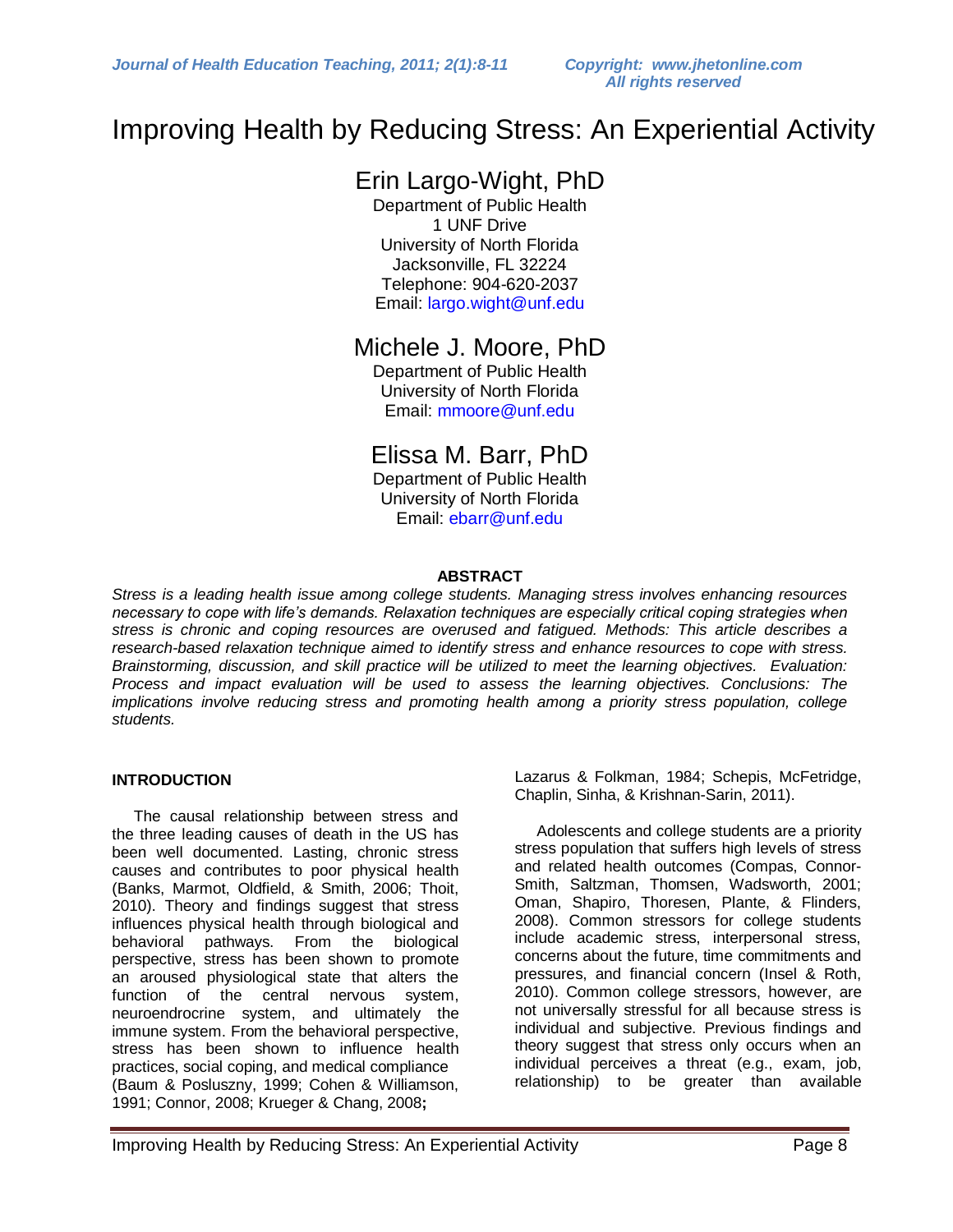# *All rights reserved*

resources (e.g., problem solving) to deal with the threat (Lazarus & Folkman, 1984).

 Effective stress management involves enhancing and boosting resources that are needed to ameliorate the inevitable demands/stressors. There are several effective ways to manage stress including social support, exercise, time management, and relaxation techniques. Relaxation techniques are especially important during times of chronic stress when resources, which are needed for coping with demands and hassles, may become fatigued from overuse. Common relaxation techniques include progressive relaxation, meditation, visualization, deep breathing, Yoga, and noticing natural elements in one's environment (Insel & Roth, 2010; Largo-Wight, 2011). Past findings suggest that these relaxation techniques enhance coping abilities by resorting fatigued resources. Relaxation techniques are focused and purposeful exercises that stimulate underutilized portions of the brain to balance the concentrated stimulation and relieve the exhausted and overused portions of the brain. Relaxation is a learned skill that takes practice and involves observation and conscious release of physical arousal and stress (Folkman & Moskowitz, 2004; Insel & Roth, 2010; Jacobs, 2001; Karen et al., 2002; Largo-Wight, Peterson, & Chen, 2005). This article describes an evidenced-based teaching technique gives students the opportunity to experience perceived stress and recognize its accompanying physical symptoms in a safe, controlled environment. Students will also have the opportunity to learn and practice a relaxation technique to reduce stress. Additionally, the students will discuss personal coping strategies.

#### **METHODS**

#### **Objectives**

At the conclusion of this activity, students will be able to: 1) describe the influence of stress on the body; 2) identify how their body responds to stress; 3) demonstrate and practice a relaxation technique to cope with stress and protect health; and 4) create a list of effective coping strategies.

#### **Materials and Resources**

A measure of stress, such as the Perceived Stress Scale (PSS), is required for this activity (Cohen, Kamarck, & Mermelstein, 1983). The Perceived Stress Scale (PSS) can be obtained online free at [\(http://www.psy.cmu.edu/~scohen\)](http://www.psy.cmu.edu/~scohen)) by choosing "Scales." For college students, it

would be most appropriate to print and make copies of PSS-14 (14 questions) for each student to complete independently. The instructor should also print the "PSS Scoring." In addition, six note cards or scratch paper, a means to play music (i.e. portable stereo or classroom computer), and music for "student performances" are required for this activity. A general health textbook that covers the relationship between stress and health, such as Core Concepts of Health (Insel & Roth, 2010) may serve as a helpful instructor resource.

#### **Target Audience**

This activity was designed for undergraduate college students. This activity would be ideal in a general Personal and Community Health course as an introduction to stress or emotional health. Because this activity involves discussion, students should be briefed about personal sharing and respect. Rules of conduct should be explicit prior to the discussion. Because this activity was designed to produce a stress response in the students, instructors should be sensitive to students' reactions.

#### **PROCEDURE**

The lesson will last about 50-75 minutes and should be used as an introduction to emotional health and stress management curriculum. The lesson may also be broken into two lessons: one focused on background of stress and stress and health and one on the experiential activity.

Briefly describe stress. Emphasize that stress is psychological or "all in the mind." Stress occurs when perceived demands exceed the available perceived resources to cope. Provide examples of typical stressors, but emphasize that stress is determined individually based on perception.

 Describe the role of stress on health. Elicit class discussion by asking students to provide examples of their personal experience with stress. Guide the students to think about stressors and how their body has responded to stress in the past to open this discussion. "How do you feel when you are under stress? What happens to your body when you are stressed?" The specific symptoms will differ from person to person, but symptoms will likely represent the cluster of "fight or flight" arousal symptoms such as increased perspiration and heart rate. Describe how chronic, lasting arousal and stress can negatively influence the body over time. Describe some of the health consequences such as immune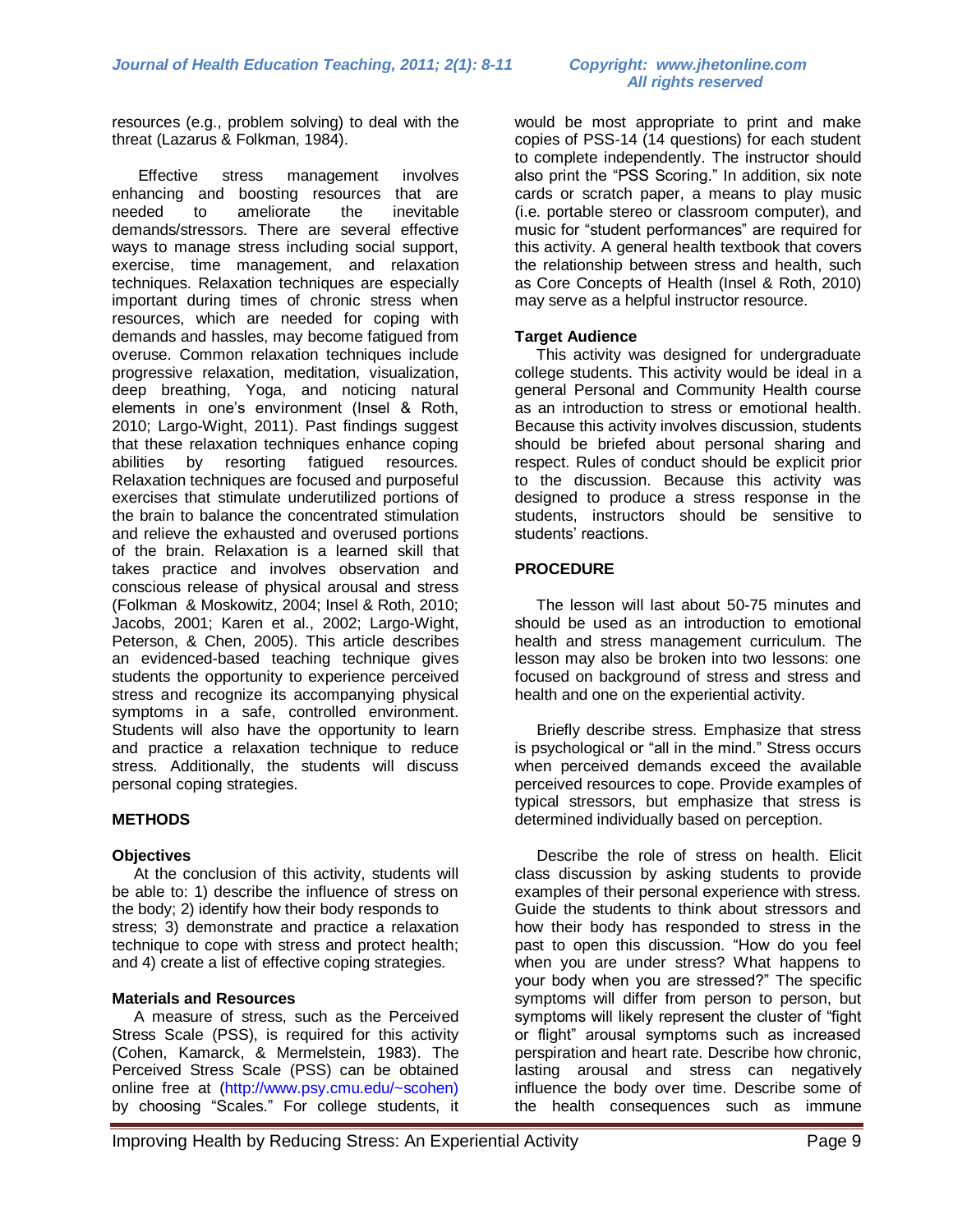# *All rights reserved*

suppression and increased cardiovascular reactivity.

Next, begin the performance activity under a false pretense; explain that music is important for reducing stress. Explain that today's lesson will consist of an experiment to test if performing musically in front of groups reduces stress. The experiment will consist of a group of students performing musically, either singing or dancing, in front of the class to test the hypothesis. Students will be nervous and excited. Emphasize that all students will have an opportunity to participate in this experiment. Place a note card on about 5- 10% (depending on class size) of the students' desks and ask the students with the note cards to come to the front of the classroom. Explain to the students selected standing in front of the class to pick someone else in the classroom to take their place. Direct them to walk to the desk of the person who will take their place and put the card on their desk. Do not allow talking (negotiating). Explain to the class that if their peer chooses them, they must come up the front of the room and prepare to perform musically.

Allow sufficient time for the students to pick a replacement. This time allows all students in class to experience the "stress response." Notice some students looking away, and seemingly feeling some unrest. Once the performance group is chosen, gather the group of performers in front of the class and tell the class that the experiment is over. Tell students the performance experiment was intended to provoke the stress response in their bodies.

The next step is to practice a relaxation technique of observation and release to reduce stress. Ask the students to think about how their *body* felt during the experiment. Did their body feel tense, hot, shaky, or sweaty? Guide them to close their eyes and "find" the location in their body that felt the stress. Was it in the shoulders, hands, head, neck, stomach, throat, or legs? Explain that everyone feels stress in their body in different ways and it's important to learn about how your body feels stress in order to effectively and proactively cope in the future. Encourage the students to scan their entire body for tension, heat, or discomfort. Next, tell them to concentrate on relaxing *that* specific part of their body. Calmly and slowly ask them to take deep, slow breaths while concentrating on relaxing the "stressed" part of their body. Tell them to put their mind and attention on that part of their body and really concentrate on relaxing it. Allow students to practice this relaxation technique of observation and release for 2-5 minutes, using your voice to guide them. Remind the students to breath slowly, focus on the "stressed" part of body, and consciously relax and release that part of the body.

After the practice, ask the students to describe how their body feels now. Emphasize the importance of thinking and the brain in stress and relaxation. The mind is connected to the body. Controlling, calming, and redirecting one's thoughts is an important and practical method to protect the health of one's body. Encourage students to practice the technique learned today at least once a day reduce stress in the body.

Next, facilitate a discussion on other ageappropriate methods for coping with stress. Ask the students to individually record a list of coping strategies they find useful. Next, the instructor (or students) will record ideas the students are willing to share on the board to create a collective list of effective, age-appropriate strategies for coping with stress and promoting health. Be prepared to add to the list if necessary.

In conclusion, highlight the importance of the mind on the body's health. Remind students how they were able to use their mind and thoughts to relax their body with the observation and release relaxation technique. Highlight the additional coping strategies listed. Challenge the students to try the relaxation technique practiced today at least once a day for the next two weeks. [Plan breaks and facilitate in class to support this behavior for the upcoming class meetings if possible.] Encourage the students to also try their favorite strategy listed on the board by the class for the next two weeks.

#### **EVALUATION**

Evaluation should be based on the student learning objectives. Process evaluation could be measured by tallying the percentage of students that participated in the class discussions. A paperand-pencil individual or group quiz may be an effective impact evaluation (and serve as a good study guide for an exam, if applicable). The quiz, for example, may ask students to: 1) describe the relationship between stress and health, 2) describe how physical relaxation can be healthy, and or 3) provide examples of effective coping strategies. Lastly, after two weeks of daily